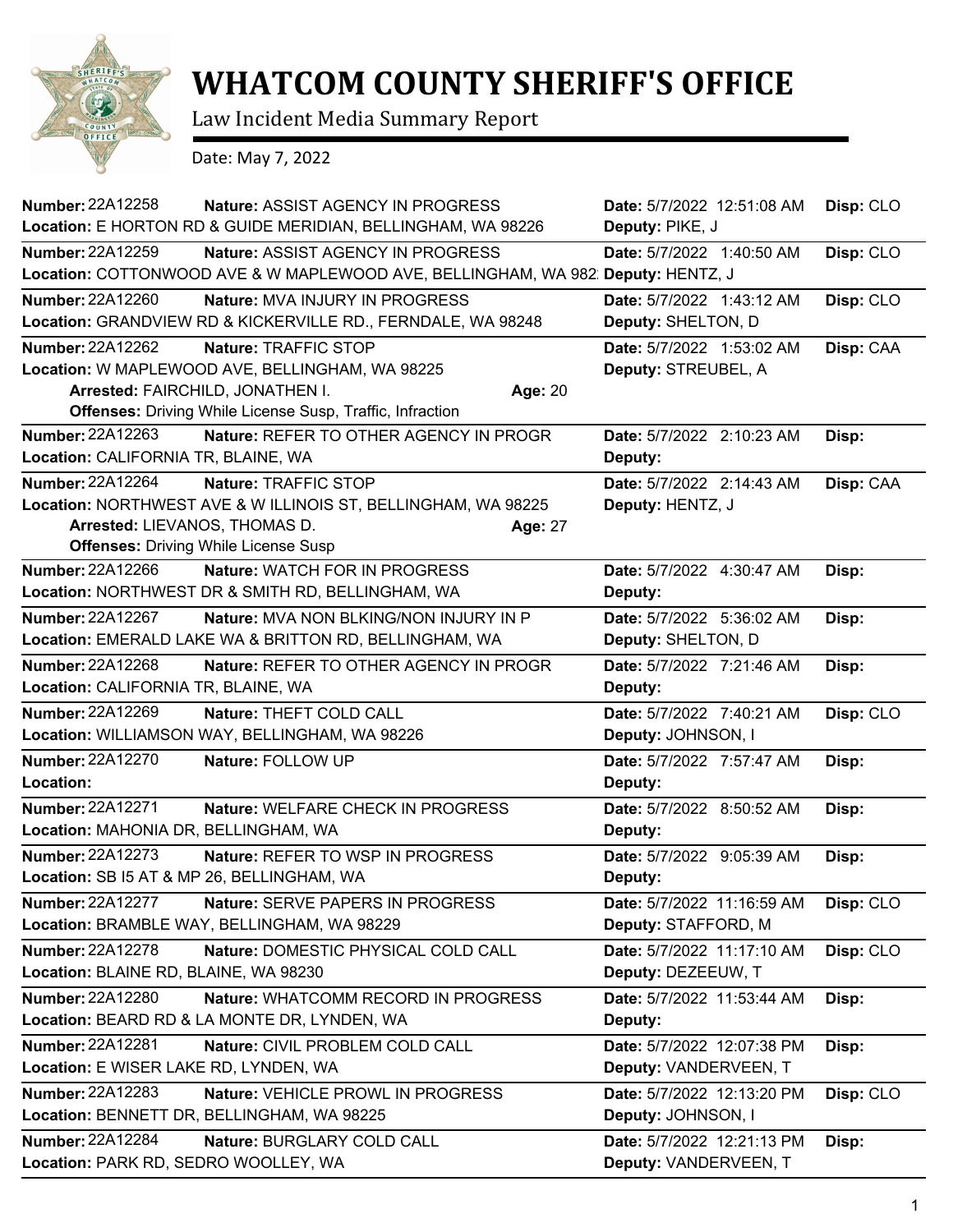| Number: 22A12285<br>Nature: VEHICLE PROWL COLD CALL              | Date: 5/7/2022 12:23:41 PM | Disp: CLO |
|------------------------------------------------------------------|----------------------------|-----------|
| Location: OLD SAMISH RD, BELLINGHAM, WA 98229                    | Deputy: STAFFORD, M        |           |
| Number: 22A12286<br>Nature: SUSPICIOUS CIRCUMSTANCES IN PR       | Date: 5/7/2022 12:36:01 PM | Disp:     |
| Location: MEDCALF RD, BELLINGHAM, WA                             | Deputy: VANDERVEEN, T      |           |
| <b>Number: 22A12288</b><br>Nature: DOMESTIC VERBAL IN PROGRESS   | Date: 5/7/2022 1:38:04 PM  | Disp: CLO |
| Location: LOST LAKE LN, BELLINGHAM, WA 98229                     | Deputy: JOHNSON, I         |           |
| <b>Number: 22A12289</b><br>Nature: HIT AND RUN COLD CALL         | Date: 5/7/2022 1:45:04 PM  | Disp: CLO |
| Location: BIRCH BAY LYNDEN RD, BLAINE, WA 98230                  | Deputy: JONES, D           |           |
| <b>Number: 22A12290</b><br>Nature: SEARCH AND RESCUE IN PROGRESS | Date: 5/7/2022 1:48:08 PM  | Disp:     |
| Location: SAMISH WA, BELLINGHAM, WA                              | Deputy: STAFFORD, M        |           |
| <b>Number: 22A12291</b><br>Nature: VEHICLE PROWL COLD CALL       | Date: 5/7/2022 1:51:20 PM  | Disp:     |
| Location: SUNSET AV, BELLINGHAM, WA                              | Deputy: JOHNSON, I         |           |
| Number: 22A12295<br>Nature: SERVE PAPERS IN PROGRESS             | Date: 5/7/2022 2:29:31 PM  | Disp: CLO |
| Location: BIRCH BAY LYNDEN RD, CUSTER, WA 98240                  | Deputy: KARB, J            |           |
| Number: 22A12297<br>Nature: TRAFFIC HAZARD IN PROGRESS           | Date: 5/7/2022 2:47:38 PM  | Disp:     |
| Location: SLATER RD, FERNDALE, WA                                | Deputy: JOHNSON, I         |           |
| <b>Number: 22A12298</b><br>Nature: MISSING PERSON IN PROGRESS    | Date: 5/7/2022 2:44:08 PM  | Disp: CLO |
| Location: BAKER LAKE RD, NATIONAL FOREST, WA 98237               | Deputy: VANDYKE, F         |           |
| Number: 22A12299<br>Nature: PARKING PROBLEM COLD CALL            | Date: 5/7/2022 3:04:44 PM  | Disp: CLO |
| Location: BIRCH BAY LYNDEN RD, BLAINE, WA 98230                  | Deputy: JONES, D           |           |
| <b>Number: 22A12300</b><br>Nature: PROPERTY LOST COLD CALL       | Date: 5/7/2022 2:07:00 PM  | Disp: CLO |
| Location: 1049B SUNSET AVE, BELLINGHAM, WA                       | Deputy: BOYD, M            |           |
| Number: 22A12302<br>Nature: PROPERTY LOST COLD CALL              | Date: 5/7/2022 12:17:30 PM | Disp: CLO |
| Location: GOLDEN VALLEY DR, MAPLE FALLS, WA                      | Deputy: BOYD, M            |           |
|                                                                  |                            |           |
| <b>Number: 22A12304</b><br>Nature: ALARM AUDIBLE IN PROGRESS     | Date: 5/7/2022 3:43:27 PM  | Disp: CLO |
| Location: PACIFIC HWY, BELLINGHAM, WA 98229                      | Deputy: VANDYKE, F         |           |
| Number: 22A12306<br>Nature: ASSIST AGENCY IN PROGRESS            | Date: 5/7/2022 4:32:59 PM  | Disp: CLO |
| Location: MARINE DR, POINT ROBERTS, WA 98281                     | Deputy: LEACH, T           |           |
| <b>Number: 22A12307</b><br>Nature: SERVE PAPERS IN PROGRESS      | Date: 5/7/2022 4:45:32 PM  | Disp:     |
| Location: CAIN LAKE RD, SEDRO WOOLLEY, WA                        | Deputy: VANDYKE, F         |           |
| Number: 22A12308<br>Nature: SERVE PAPERS IN PROGRESS             | Date: 5/7/2022 4:47:42 PM  | Disp: CLO |
| Location: VALLEY VIEW RD, CUSTER, WA 98240                       | Deputy:                    |           |
| Number: 22A12309<br>Nature: WATCH FOR IN PROGRESS                | Date: 5/7/2022 4:51:52 PM  | Disp:     |
| Location: BIRCH BAY LYNDEN RD, CUSTER, WA                        | Deputy:                    |           |
| Number: 22A12310<br>Nature: ASSIST AGENCY IN PROGRESS            | Date: 5/7/2022 4:39:03 PM  | Disp: CLO |
| Location: SADDLESTONE DR, BELLINGHAM, WA 98226                   | Deputy: JAMES, J           |           |
| Number: 22A12311<br>Nature: HARASSMENT IN PROGRESS               | Date: 5/7/2022 5:15:19 PM  | Disp:     |
| Location: HOLLY LN, MAPLE FALLS, WA                              | Deputy: KARB, J            |           |
| Number: 22A12312<br>Nature: SUSPICIOUS VEHICLE IN PROGRESS       | Date: 5/7/2022 5:25:39 PM  | Disp: CLO |
| Location: BLAINE RD & ARNIE RD, BLAINE, WA 98230                 | Deputy: SLYTER, C          |           |
| <b>Number: 22A12313</b><br>Nature: CIVIL PROBLEM COLD CALL       | Date: 5/7/2022 5:35:16 PM  | Disp:     |
| Location: PETTICOTE LN, BLAINE, WA                               | Deputy: INGERMANN, N       |           |
| Number: 22A12315<br>Nature: ASSIST AGENCY IN PROGRESS            | Date: 5/7/2022 5:39:06 PM  | Disp: CLO |
| Location: NB I5 & BIRCH BAY LYNDEN RD, WA                        | Deputy: SLYTER, C          |           |
| Number: 22A12316<br>Nature: WELFARE CHECK IN PROGRESS            | Date: 5/7/2022 5:47:20 PM  | Disp: CLO |
| Location: HOLLY LN, MAPLE FALLS, WA 98266                        | Deputy: VANDYKE, F         |           |
| Number: 22A12317<br>Nature: THEFT COLD CALL                      | Date: 5/7/2022 3:55:04 PM  | Disp: CLO |